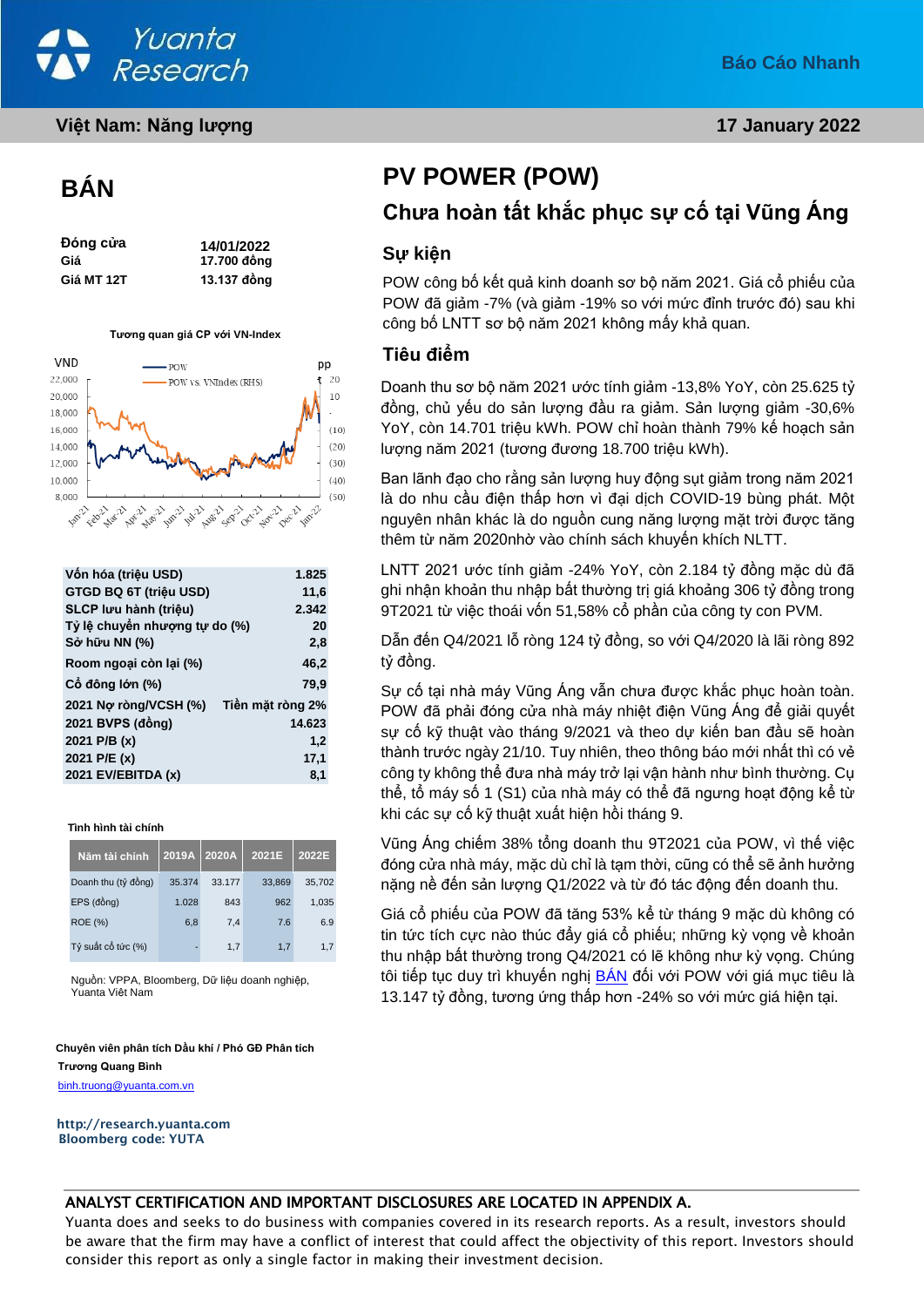and the control of the control of the control of the control of the control of the control of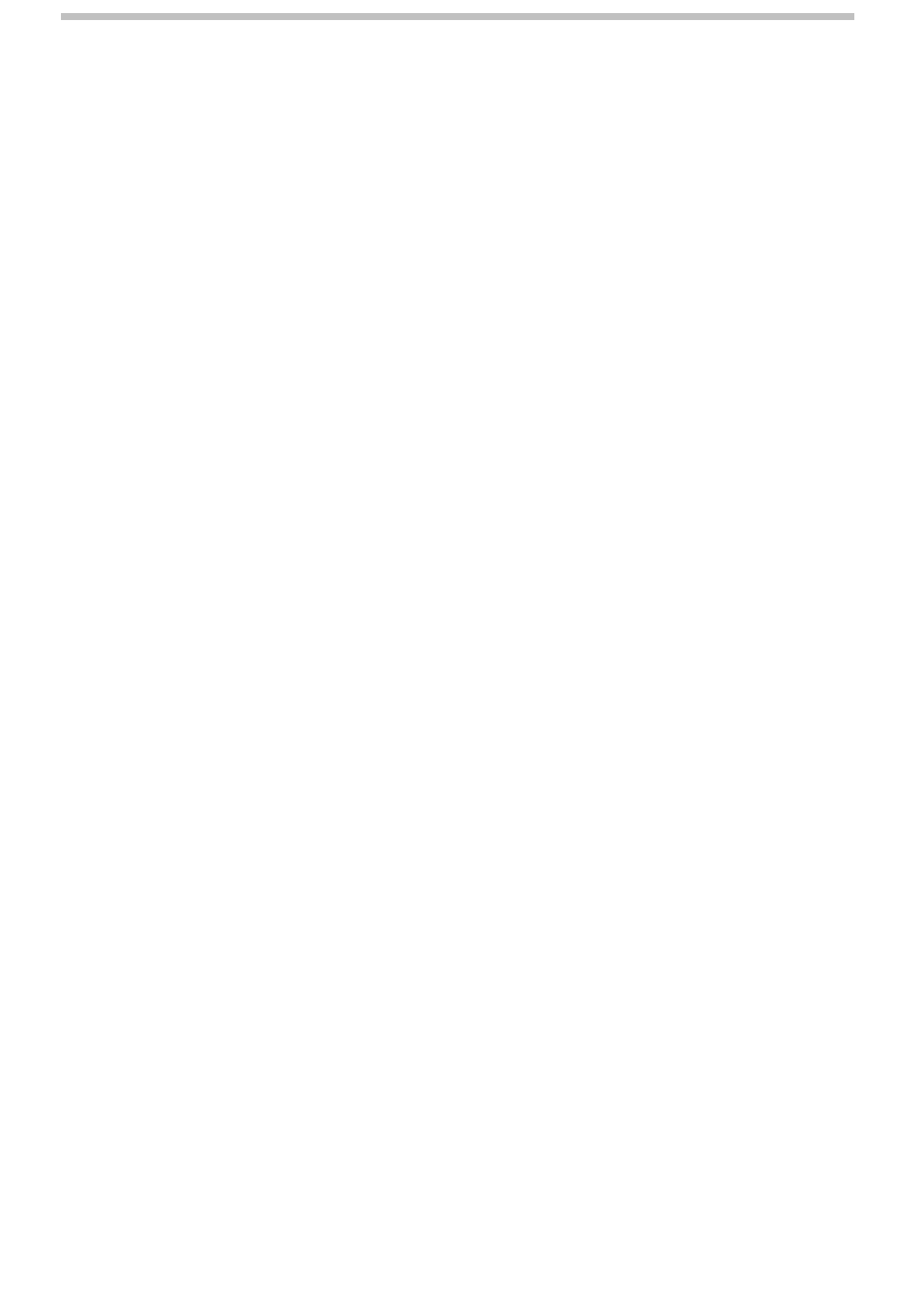## **Appendix A: Important Disclosures**

#### **Analyst Certification**

Each research analyst primarily responsible for the content of this research report, in whole or in part, certifies that with respect to each security or issuer that the analyst covered in this report: (1) all of the views expressed accurately reflect his or her personal views about those securities or issuers; and (2) no part of his or her compensation was, is, or will be, directly or indirectly, related to the specific recommendations or views expressed by that research analyst in the research report.

#### **Ratings Definitions**

BUY: We have a positive outlook on the stock based on our expected absolute or relative return over the investment period. Our thesis is based on our analysis of the company's outlook, financial performance, catalysts, valuation and risk profile. We recommend investors add to their position.

HOLD-Outperform: In our view, the stock's fundamentals are relatively more attractive than peers at the current price. Our thesis is based on our analysis of the company's outlook, financial performance, catalysts, valuation and risk profile.

HOLD-Underperform: In our view, the stock's fundamentals are relatively less attractive than peers at the current price. Our thesis is based on our analysis of the company's outlook, financial performance, catalysts, valuation and risk profile.

SELL: We have a negative outlook on the stock based on our expected absolute or relative return over the investment period. Our thesis is based on our analysis of the company's outlook, financial performance, catalysts, valuation and risk profile. We recommend investors reduce their position.

Under Review: We actively follow the company, although our estimates, rating and target price are under review.

Restricted: The rating and target price have been suspended temporarily to comply with applicable regulations and/or Yuanta policies.

Note: Yuanta research coverage with a Target Price is based on an investment period of 12 months. Greater China Discovery Series coverage does not have a formal 12-month Target Price and the recommendation is based on an investment period specified by the analyst in the report.

#### **Global Disclaimer**

© 2019 Yuanta. All rights reserved. The information in this report has been compiled from sources we believe to be reliable, but we do not hold ourselves responsible for its completeness or accuracy. It is not an offer to sell or solicitation of an offer to buy any securities. All opinions and estimates included in this report constitute our judgment as of this date and are subject to change without notice.

This report provides general information only. Neither the information nor any opinion expressed herein constitutes an offer or invitation to make an offer to buy or sell securities or other investments. This material is prepared for general circulation to clients and is not intended to provide tailored investment advice and does not take into account the individual financial situation and objectives of any specific person who may receive this report. Investors should seek financial advice regarding the appropriateness of investing in any securities, investments or investment strategies discussed or recommended in this report. The information contained in this report has been compiled from sources believed to be reliable but no representation or warranty, express or implied, is made as to its accuracy, completeness or correctness. This report is not (and should not be construed as) a solicitation to act as securities broker or dealer in any jurisdiction by any person or company that is not legally permitted to carry on such business in that jurisdiction.

Yuanta research is distributed in the United States only to Major U.S. Institutional Investors (as defined in Rule 15a-6 under the Securities Exchange Act of 1934, as amended and SEC staff interpretations thereof). All transactions by a US person in the securities mentioned in this report must be effected through a registered broker-dealer under Section 15 of the Securities Exchange Act of 1934, as amended. Yuanta research is distributed in Taiwan by Yuanta Securities Investment Consulting. Yuanta research is distributed in Hong Kong by Yuanta Securities (Hong Kong) Co. Limited, which is licensed in Hong Kong by the Securities and Futures Commission for regulated activities, including Type 4 regulated activity (advising on securities). In Hong Kong, this research report may not be redistributed, retransmitted or disclosed, in whole or in part or and any form or manner, without the express written consent of Yuanta Securities (Hong Kong) Co. Limited.

Taiwan persons wishing to obtain further information on any of the securities mentioned in this publication should contact:

Attn: Research Yuanta Securities Investment Consulting 4F, 225, Section 3 Nanking East Road, Taipei 104 Taiwan

Hong Kong persons wishing to obtain further information on any of the securities mentioned in this publication should contact:

Attn: Research Yuanta Securities (Hong Kong) Co. Ltd 23/F, Tower 1, Admiralty Centre 18 Harcourt Road, Hong Kong

Korean persons wishing to obtain further information on any of the securities mentioned in this publication should contact:

Head Office Yuanta Securities Building Euljiro 76 Jung-gu Seoul, Korea 100-845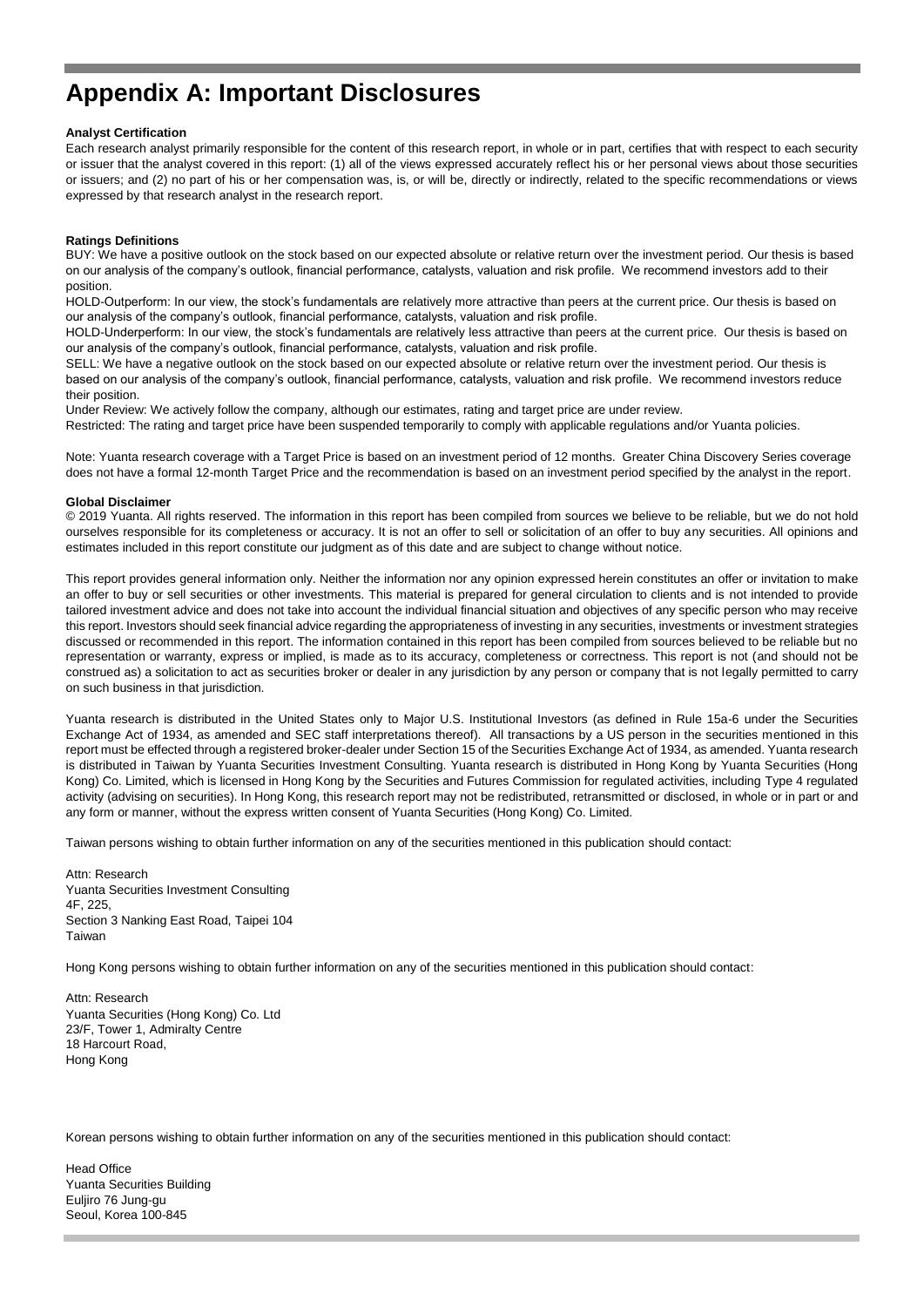#### Tel: +822 3770 3454

Indonesia persons wishing to obtain further information on any of the securities mentioned in this publication should contact:

Attn: Research PT YUANTA SECURITIES INDONESIA (A member of the the Yuanta Group Equity Tower, 10th Floor Unit EFGH Lot 9 Jl. Jend. Sudirman Kav. 52-53 Tel: (6221) – 5153608 (General)

Thailand persons wishing to obtain further information on any of the securities mentioned in this publication should contact:

Research department Yuanta Securities (Thailand) 127 Gaysorn Tower, 16th floor Ratchadamri Road, Pathumwan Bangkok 10330

Vietnam persons wishing to obtain further information on any of the securities mentioned in this publication should contact:

Research department Yuanta Securities (Vietnam) 4th Floor, Saigon Centre Tower 1, 65 Le Loi Boulevard, Ben Nghe Ward, District 1, HCMC, Vietnam